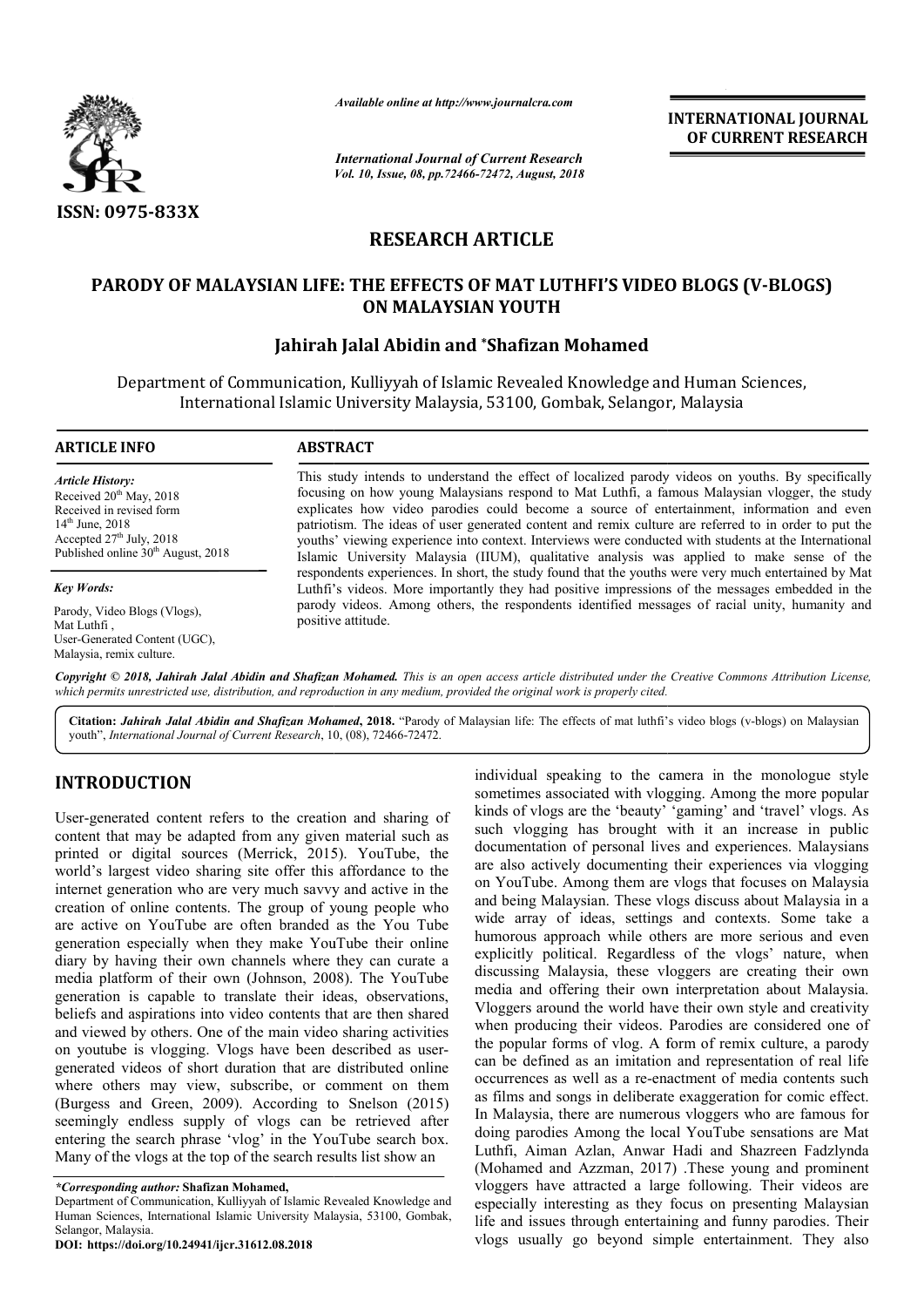consist of moral values, opinions, critiques and even suggestions to certain problems or issues. Currently, the most popular of the vloggers would be Mat Luthfi. With channel subscribers reaching to half a million, Mat Luthfi has become a celebrity in Malaysia. Muhammad Luthfi bin Rohime or better known as Mat Luthfi is hails from the northern state of Malaysia, Kedah. One of the reasons why his videos are attractive and resonates to the Malaysian audience is because he uses deep Kedah dialect in his videos. This make him appear to be very Malaysian and familiar to the local viewers. He earned his Bachelor degree from Curtin University, Australia and currently pursuing his postgraduate studies at the same institution. His video blogs has captured the interest of the Malaysian society because message that he brought in his video are full of humour and moral values. His first video entitled "Mother's Day" became famous and viral in which he focused the importance and significance of a mother's love. Due to his popularity on YouTube, he has received few awards such as Anugerah Bintang Popular Berita Harian2013 for the best YouTube performer and Shout Aloud Award by Digi on 2012 and 2013 (Mat Luthfi, 2015).

#### **Research questions**

While anyone today has the ability to share the online content and all types of information on either social media or video sharing websites, not all can attract a large followers and subscribers. In order to be largely accepted, a vlogger must be able to give an impact to the viewers. This impact can only occur if the vlogger is capable to influence, educate and to change the people's perception on certain ideas, issues or problems. How does famous vloggers such as Mat Luthfi are able to gather such a large following? How were they able to turn from an everday person to a YouTube sensation? This study attempts to look at this by focusing specifically on the impact Mat Luthfi has on his young followers. More specifically, this study investigates three research questions.

They are:

RQ1: How does Mat Luthfi's vlogs effect the youths? RQ2: What are the messages and values identified by the youths when viewing Mat Luthfi's vlogs? RQ 3: What are the youth's opinion of Mat Luthfi?

#### **Literature review**

**User-Generated Content (UGC):** User– Generated Content (UGC) has become more pervasive on the Internet and the amount content published online is unideniably growing exponentially everyday (Chen, 2013). People are generating their own content, using their own ideas and resources and sharing them with everyone else simply because it is cheap and easy to do so (Krumm *et al.,* 2008). In 2011 for example, during the earthquake in Japan have reshape the new way of news reporting when the alerts were posted in the real time tweets on Twitter (McKenzie *et al.,* 2012). One of the benefit of user- generated content is when, people all over the world have the easy access to the content that had been shared by the other people around the world in just one click in front of their computer (Stokes, 2013). User-Generated Content (UGC) helps to develop on how people watch television and videos hence, it gives a new induction for an interactive social interaction in online participation, creates business opportunities and also most active platform whereby users

have the availability to give out respond or feedback on comment section, subscribe other people channels and published their own video to share with others (Susarla *et al.,* 2012). Due to this, UGC has made a strong affect to various people in the target market and also organization (Daugherty *et al.,* 2008). Additionally, the video sharing activity on YouTube channels can bring an impact on opinion and culture. Moreover, the popular user generated video helps to makeup the public opinion and attitude of the people. The types of videos that has been created on YouTube users can be about products, events, public service announcements and others (Anwar and Rehman, 2013). Moreover, with the advancement of medium technologies on the internet nowadays have reach a larger audience the whole world (Buckingham and MacArthur, 2008). Social media which represents the online technologies, have been practice individuals to make use of to share opinions, insights, experiences and perspectives among the members of the society (Ramnarain and Govender, 2013). Social media such as Facebook, Twitter, Hi5 and Myspace and other social types of networks namely BlogSpot, micro-blogs, Vlogs on YouTube podcast are the most pervasive form of channel for people to communicate and stay in touch, to search for a problem solving method, and connect with anyone around the world (Boyd and Ellison, 2007; Kumara, 2008). To support, McGillivray (2015) emphasizes that, social media has become the world of the individual and it has been one of the essential part of their lives by updating on their statuses, "Tweets" and information on their account. One of the most popular form of UGC and what this study will focus on is vlogging or video blogs on YouTube. King (2005) mentioned that traditionally, the blogging activity is more into text presentation, but nowadays the development of digital platform have made it possible for anyone to produce of multimedia content such as by sharing videos online especially on YouTube which consist music audio, mp3 and sketch. Video Blogging is a combination of videos and video link with supporting text, images, and other types of multimedia incorporation compared to vlogs. These videos may be embedded and watched on the viewer's web browser. Video blogs are also known as v-logs, vid-blogs, movie blogs, web shows or online TV and it is created by the individual whom they called as 'vloggers' who owns an account in any of the video sharing websites or podcast channelson social media (Gao, Tian, Huang, and Yang, 2010). In a vlog, a video is captured using digital cameras or webcams, and is sometimes incorporated with raw video footage, edited clips, sound, music, and other film effects to enhance the messages. Vlogging can catch people interest because it is much more interesting and versatile to connect with the readers, save time and expand ones network especially on YouTube where people can share it on Facebook, Twitter and other social media platform(Ahn, 2011).

**Youth and Parody Video on YouTube:** The younger generation who sometimes are labeled as the YouTube generation are the ones making the most of UGC. This generation are very much embedded in the internet that they do mostly everything online. They mostly love to update their status on social networking sites, write features on their daily blogs online and enjoy instant messaging with their friends. YouTube has further expanded this daily online activities by allowing the youth to capture their daily activities on video. Documenting them in unique ways, making them the producer, writer and scriptwriter of their own movie product. Parodies are one of the most common YouTube genre opted by the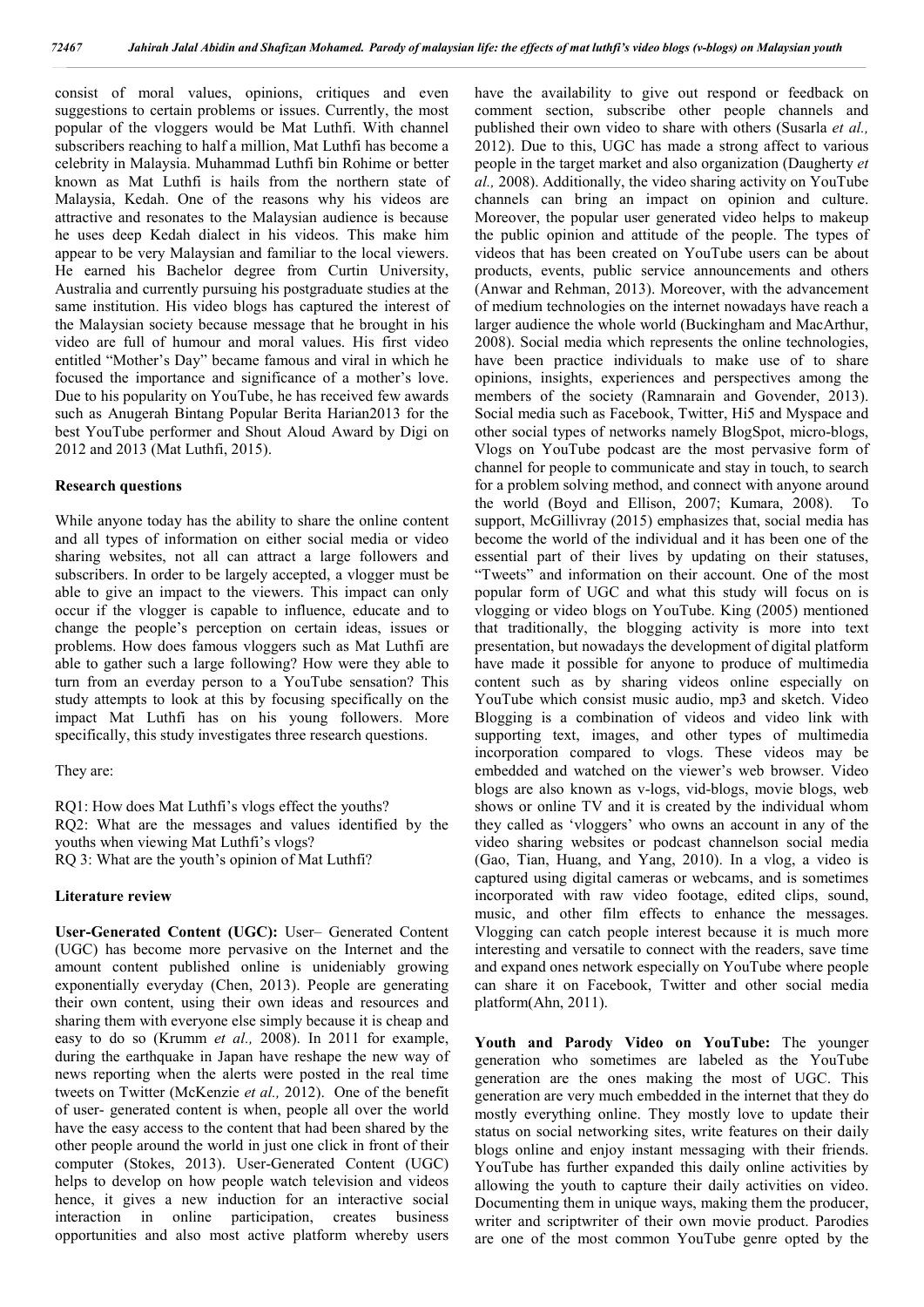young. Parodies allow the young to produce and imitate the characters or certain stereotypes that they observed around them (Rogers Winters, Perry and LaMonde, 2014). Erickson (2015) defined parody as one of the creative artwork that presents humor and mockery aspects. He also claimed that a parody is another way to highlight an issue or another way to comment on certain social phenomenon that is regarded as significant. For instance, a research conducted by Baumgartner and Morris (2008) on the effects of youth towards political humor show found that youth tend to mock the acts of the political figure. Additionally, youth are taking it critically because they see them more than just another comedy show; these videos can change their opinion about whom they want for the next leader or president. In addition, the comedy appeal in parody video can result into a positive emotional release for the youth by enabling them to express their enjoyment through laughter and amusement (Peterson, n.d.). A parody can also increase once awareness by giving an idea to educators to deliver health messages. Centre for Addiction and Mental Health (2012) promotes to use parody type of presentation in giving awareness about the harmful effect on the excessive playing of computer games among youth and children and this has made more people especially parents to open their eyes about the issue discussed. Video parodies have also been found to further social and cultural benefits (Bournemouth University, 2013). These benefits can be observed through the messages that can be taken as embedded in the videos. The youth are inclined to this benefits because they can express their views creatively in the digital platform and social networking, and sharing them with other youths and create a form of discourse (Ahn, 2011).

**V-Blogs as the new method of media presentation:** Vlogs are created by the youth as new media platform in expressing themselves and giving self-awareness by posting the videos on YouTube (Wesch, 2009). In vlogs, the "vloggers" make account of their selected video sharing websites and make it as their own online visual diary to talk about their life updates, discuss on certain issues and express their opinions (Snelson, 2015). Vlogs can also be used to market a product or to catch people attention especially to get the people to entertain to make yourself to be recognize in the entertainment industry. For example, a 14 year old American boy has been recognized by a media company when he was vlogging on his YouTube channel singing a *Boyz2Men* song (Buckingham, John, and MacArthur, 2008). Academically, in schools, vlogs can be an effective way for classroom instructions where the students are able to make a review by playing the video once again (Dowling, 2013). Other than that, "Video-blogs represent a new, relatively untested instructional technology tool. Faculty and students are beginning to include video blogs in collaborative class and research activities" (British Columbia, 2005). In that case, video blogs is another media presentation that could assist the educational process in enhancing the youth or students to engage in hands on training in class instruction while watching the video (April, 2007). Thus, this new method of media presentation has evokes people emotion hence, it has inspired the viewers to watch it over again because it has been successful entertained by the witty "vloggers" performance (Herman, 2006).

**Malaysian youth, culture and media:** Davies (2012) claimed that youth or young people are using social media or social networking to expand their networking and promote their ideas and opinions online. Moreover it is also believed that youth use social media as media of self- expression. The media presentation on the internet has become a trend of culture for any individuals including youth as a production of arts (Latta, Thompson, and Cayari, 2011). In Malaysia, a study found that teenagers and adolescents often used search engines, and other applications from the internet for the purpose of finding information for their school work, downloading music and videos and also to get connected with the people around them especially friends and family (Baboo, Pandian, Prasad, and Rao, 2013). At the present time, young people can easily access any media. As they are growing up, the amount of realization on media have evolved when the media is one the major channel for socialization purposes in searching for information compared to a real time communication with family and friends (Samsudin Rahim, 2001; Farrah Dina Yusop and Melati Sumari, 2013). With regard to the culture of information sharing media, youth often share about their negative feelings and problems on Facebook and other social networking sites, hence they are updating the status almost the whole week (Saodah Wok *et al.,* 2012).A recent report has also been made by Malaysia Minister for Youth and Sports on how youth know about a news. He mentioned that that Youth most preferred to use the internet to get the news as Internet news by browsing on websites, blogs and social media websites; and majority number of them own handphones, laptops Pc, camera, printer, I-Pod and other electronic devices (Khairy Jamaluddin, 2014).

## **MATERIALS AND METHODS**

A qualitative investigation was conducted using a semi structured interview with target edrespondents. The case study is conducted among the Malay, Malaysian students from International Islamic University (IIUM) who are known as the fan or the follower of the Malaysia Vlogger Mat Luthfi. The Malay community was chosen, due to the fact that, the videos presentation were brought in Malay language medium. Mat Luthfi has 50 collection of videos blogs (v-blogs) and half of the videos are in the version on parody. Therefore, the parameter that has been set in this study will be focusing on the investigation of his parody presentations. The students or the informants came from various courses in university. According to Guest, Bunch and Johnson (2006) and Pietkiewicz and Smith (2014), the appropriate sample size for a qualitative research on phenomenological studies will be around 5-15 interviews because the data of qualitative studies are rich and it gives the researcher the opportunity to examine similarities and differences between individuals. Because of this, the interview for this study is conducted to 10 respondents only, due to the sufficient data found to answer the research questions. The respondents were approached via a IIUM online Facebook page using purposive sampling technique. Nearly majority of the students in the page are Malay because the medium used in the page is Bahasa Melayu. 10 respondents responded the resaerchers' request for interview. All the respondents are mostly at the age of their youth, approximately around 20-28 years old. The interviews were done through Facebook's online chat which made it possible for the interviews to be conducted at any time and place. (Baratt,2012). The chat box or tool on Facebook is user friendly and it has given a great opportunity for students engage in virtual interaction in learning process as well (Ataie, Shah, Nasir, and Nazir, 2015). The chat scripts were analyd using thematic analysis. A thematic analysis is one of the analysis method in qualitative studies for identifying, analyzing and reporting patterns of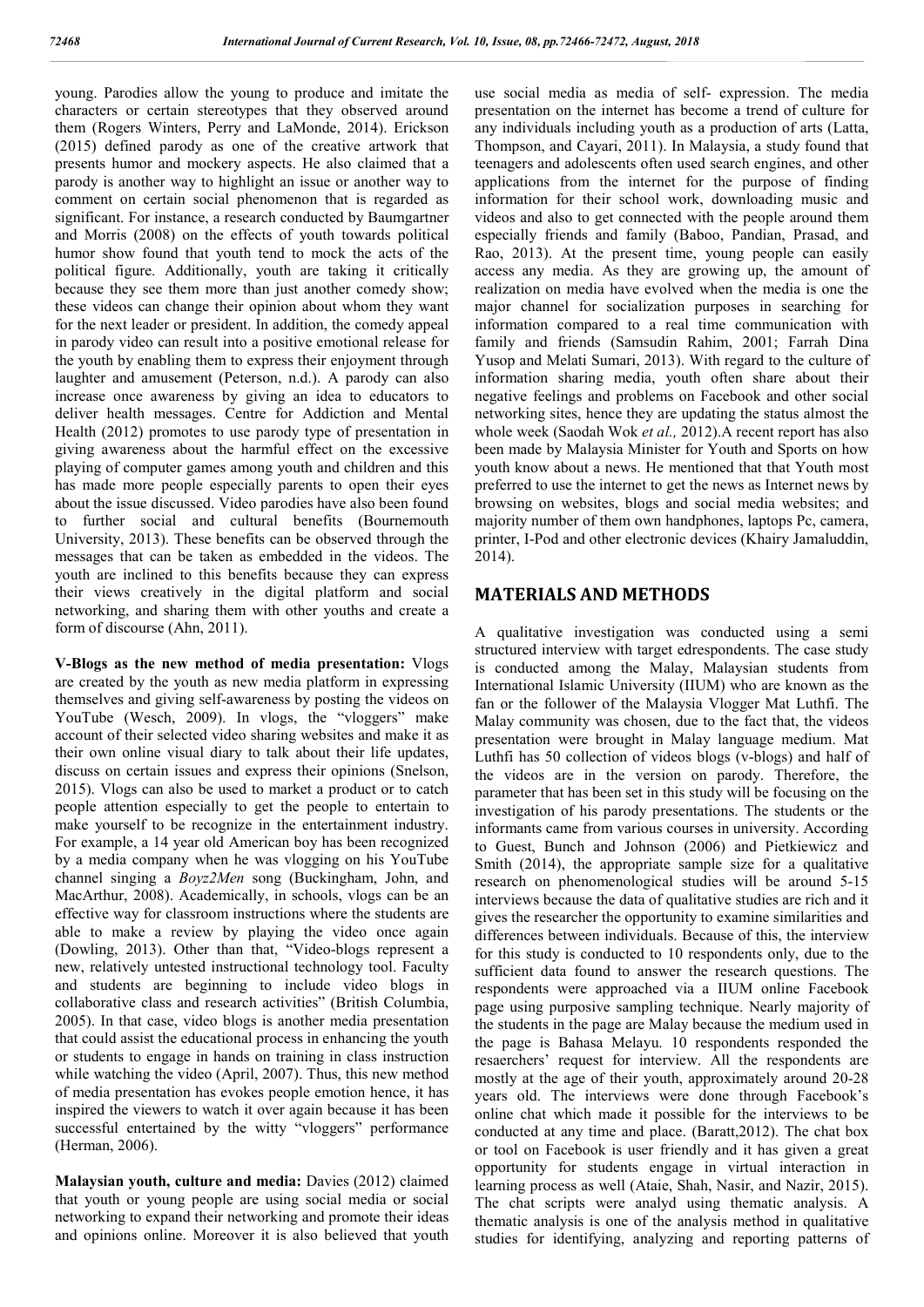themes within data (Braun and Clarke, 2006). The collection of the themes were examined for the possibility of error and establishing the trustworthiness to assure the quality in qualitative studies (Carcary, 2009).

## **RESULTS AND DISCUSSION**

**Research Question 1:** The study asked three questions. For the first question 'How does Mat Luthfi's vlogs effect the youths?' the study found two broad themes which are the effect of the vlogs in general and the effects of parodies. First, the youth responded emotionally towards the videos in general, this includes happiness, excitement, entertainment and many other positive and negative emotions. The videos also created real socialization among the youths (e.g Ahn,2011). The findings showed that the youth not only watch the videos passively, they also share and and discuss about what they watched with friends. They talked about what they liked and don't like about the videos. To protect the identity of the respondents, they will be referred to as male youth or female youth in this section. For example, two respondents claimed:

"I feel happy because the videos are funny but sometimes I get irritated when I don't understand the message. So Iususally discuss about it with friends…" (Female youth 1)

"I always discuss his videos with friends especially before classso that my friends can watch them and be entertained too…' (Male youth 1)

The responses above indicate that the youths were emotionally affected by Mat Luthfi's vlogs and they feel the need to discuss and share. This is probably because Mat Lutfhi presents himself as someone who is understands the youth, His messages often resonate with the young viewers. In addition, his jovial and spirited presentation attracts the youths' interest. His vlogs offer relevant youthful messages and this is important attraction to the viewers because they need to feel that the vlogs are applicable to them (Snelson,2015). The respondents commented that:

"The topics that Mat Luthfi discussed are good and relevant in our daily life" (Female youth 2)

"I think he has done a very good job as he has presented the vlogs with critical analysis but in a way understood by most people" (Male Youth, 3)

Mat Luthfi does not only discuss messages, he also promotes responsible citizenship. For example he encourages his viewers to be good leaders and to promote good deeds, to be more aware and involved in society. The youths responded positively to these messages.

" … He brought the message of humanity, promote good deeds, keep giving hopes for people to change for the better" (Male youth 2)

"… the messages he give are impressive, people get attracted to both the humor and deep advice" (Female youth 3)

"the videos help create awareness build public opinion on certain issues such as politics and leadership" ( Male Youth 3 )

The parodies Mat Luthfi used to share his messages were very significant in shaping the viewers acceptance of this videos, messages and personality. A Parody is characterized to be comedic and humorous in it presentation (Erickson, 2015). Because of its comedic nature, parodies are sometimes not taken seriously and even seen negatively mostly because it blurs the line between serious content and simple entertainment. One respondent agreed with the stand when she claimed to dislike parodies because she feels that the messages presented in a parody will only be eclipsed by the humorous presentations.

"Some people do not like parody… I am one of them. I feel that when people take parodies as jokes, they wil not be able to take the messages given seriously… so any parody will only be taken as pure entertainment" (Female Youth 4)

As the respondent have an education background, she believed that the parody of Malaysian should more serious and professional if the intention is to educate and shape the nation. Another respondent agreed with this notion. He claims:

"the parodies are funny and entertaining, but the messages could be taken for granted as I mostly look to be entertained rather than being preached to" (Male Youth 4)

**Research Question 2:** The second research question asked 'What are the messages and values identified by the youths when viewing Mat Luthfi's vlogs? 'The results showed that in general the respondents found many positive human values such as honesty and kindness. One of the functions of media is to broadcast a channel or a show that could reach to the target audience. Any types of medium including the digital platform has its own way to serve the mass with its direct message input. The values instill in the vlogs or any visual presentation have proven in helping to enhance the humanistic, cultural and social values (e.g Bournemouth University, 2013). According to Sadr (2011), human values are those basic elements in the nature of human beings which are to be developed by his own efforts. Here it is found that, the message on humanities can be define as a message that emphasize of how people can develop kindnesses, become more wiser and to excel in their goals. In his videos Mat Luthfi often advices on how Malaysians can achieve or build a peaceful and harmony country. A message in Mat Luthfi video entitled " Mari Merungut Malaysia" (Lets whine Malaysia) that was posted in 2012 resonated well with Female respondent 2. In the video, Mat Luthfi stressed on not to whine and complain over social media. He claims that youths today are very muchobsessed bysocial media and keep on posting everything about their personal lives and this includes unedited sharing of negative experiences. Female respondent 2 identified that:

"He makes us think and stop whining for things that we cannot control, especially for students, we should not whine over the social medias as work or assignment will be done on time. Complaining and whining will only make things worse"

Male youth 4 also found humanistic values in Mat luthfis's vlogs. One vlog that truly resonated with him was a vlog titled 'Memilih Pemimpin Untuk Noobs" (choosing leaders for noobs). In the video mat luthfi listed the different characteristics of a good leader and it was posted near an election. The respondent claimed: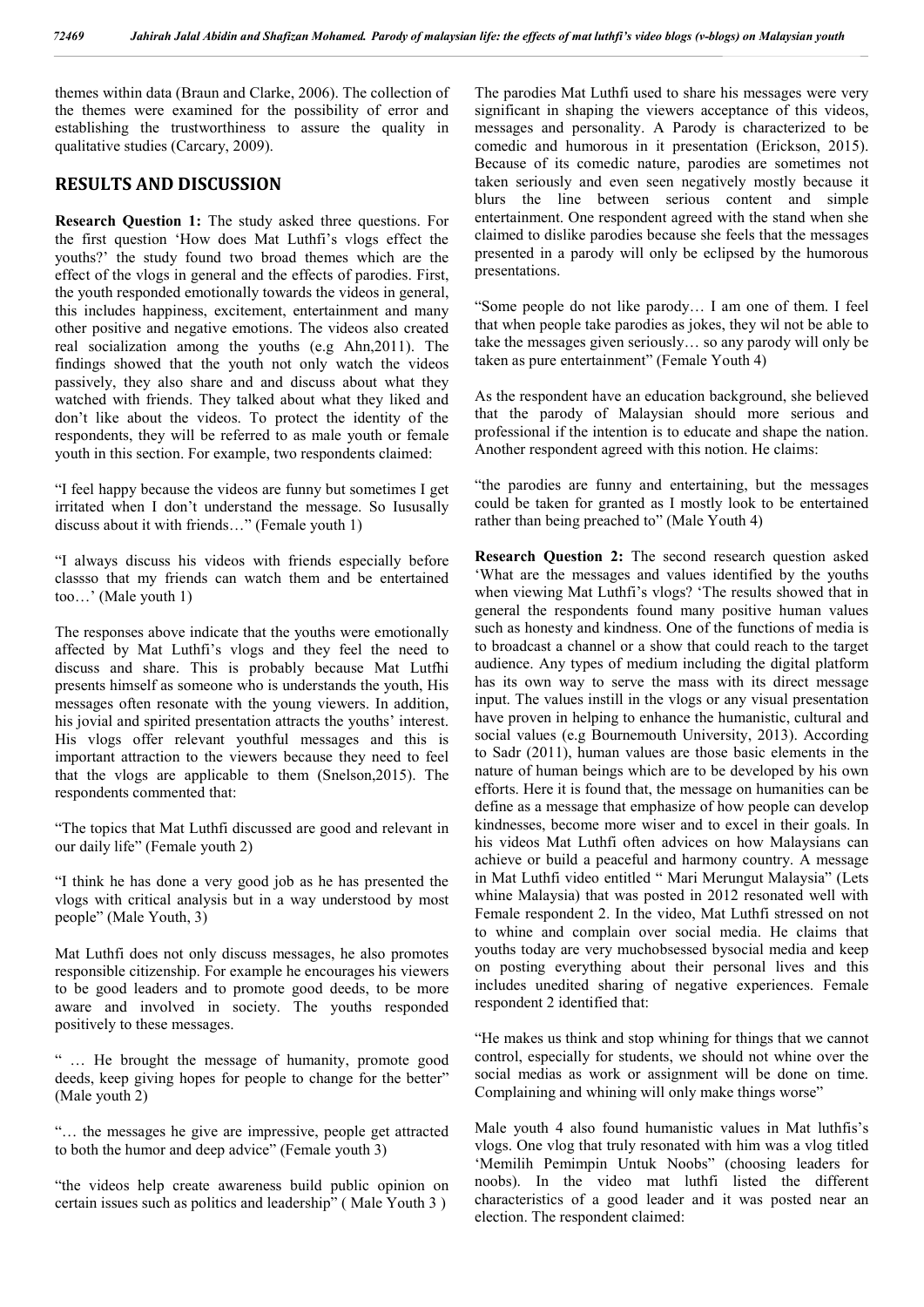"We need to choose our leaders wisely, look at their contributions as well as personal traits.. It is also important for us to be positive, if we want to live in harmony"

The respondents also found ethical and Islamic values in Mat Luthfi's vilogs. For example, he gives advices on how to be become good Muslims on the do's and dont's in Islam. He also promotes good deeds and kindness among the people. The message focus is not only on the practices but also on good ethics such as honesty and kindness. According to Male youth 1, the messages on these videos also stressed on cultural and social values for Malaysians. Mat Luthfi

"Brought the message of humanity, Islam, and generally promotes good and kind deeds"

Another respondent was influenced by Mat Luthfi's video "Buat Kepala" (Following one's head) in which Mat Luthfi talked about the danger of creating and spreading wrong information. Female youth 4 claims that Mat Luthfi taught her thatit is better to check on the credibility of the information first before we could share it with someone else. She further identified that:

"We shouldn't simply say anything we want if we are not sure or we don't have enough information about it"

Female youth 3 found messages on honesty in Mat Luthfi's video. She found Mat Luthfi's video"Be Yourself in Job Interview" especially useful. In the vlog, Mat Luthfi explained how to excel in job interview once graduated from university. Through his parody of a funny job interview scenario, Mat Luthfi reminded his viewers that honesty is the key to success. He even asserted Islamic ideals in which it is essential for people to behonest, as they will be rewarded in the hereafter. The respondent learnt that:

"…during an interview, just be yourself and don't try to be someone else……… pretending to be someone else will not get you the job"

**Research Question 3:** The last research question asked 'What are the youth's opinion of Mat Luthfi?' this question wanted to understand the traits that make a vlogger attractive and influential to the viewers. The study found that in the case of Mat Luthfi, the respondents were particularly appealed to his verbal intelligence and interesting personality. Verbal intelligence refers to how a person uses language in various contexts and in any social surroundings (Bruning, 2015). A person who has verbal intelligence is confident in their communication and presentation. Mat Luthfi is considered to be verbally intelligent because of the unique and funny ways he delivers a message and how he is able to make the messages relevant to the audiences. In a study by Nga (2014), he found that youths seem to view vloggers in parody videos negatively as they are seen as comedians looking to increase their youtube followers. Mat Lutfhi manage to defy this view, as he is able to portray himself as both a comedian as well as an intellectual who is knowledgeable, analytical and critical. Male youth 2pointed out that Mat Luthfi is

"More than a vlogger, he is a good social critic. He is able to articulate the messages in a very informal way that makes you laugh and think at the same time"

Mat Luthfi is also articulate in his attempt to discuss sensitive issues. Male youth 4 observed that Mat Luthfi is very brave to come out with parodies about that criticizes the Muslims

"He is brilliant and brave, he criticized the ways some Muslims are without it being too condescending"

The second theme discussed by the respondents was Mat Luthfi's personality. They claimed that it is Mat Luthfi's creativity, charming, funny but yet brave and intelligent personas that made him attractive enough to be considered a young icon among his viewers. His personality is one of the key factor for youth to watch his video. Male youth 4 identified with Mat Luthfi and claimed "I watch him because he is a very creative, funny, positive and all around good guy"

Since he is famous and have an attractive character, he definitely got the attention on theof the youth (e.g Buckingham, John, and MacArthur, 2008). According to female youth 3:

"… he did a very good job in delivering the message… and his attractive character to attract the youth and yes he is presented his messages well through his videos!"

Here, it can be seen that Mat Luthfi possessed a great personality can be make huge different to the community by delivering something the respondents want to hear. His personality keeps his viewers interested in his vlogs and what he has to say. They anticipate his parodies because they are satisfied with the way he presents himself. All of the respondents agree that they subscribe to Mat Luthfi's youtube channel because they want to be notified everytime he uploads a new video. The respondents said that they were always eager for a new Mat Luthfi vlog as they feel that they were not only entertained but were informed and educated about issues. The respondents claimed:

"He should keep on making and sharing new videos about current trending issues. I like him and how he presents himself not as an expert but as another citizen" (Male youth 4)

"I wish him all the best and keep on inspiring people with his interesting approach for the youngsters, I believe that he deserves The Malaysian Youth Icon" (Male youth 5)

Youngsters should watch his videos and they might different perspective on certain things. It also could be in visual aids to help teachers nowadays to relate their teachings with current issues" (Female Youth 2)

Male youth 3 even proposed for Mat Luthfi's vlogs to be broadcasted on the mainstream media, he believed that:

"I hope his video will be played on our mainstream media… I would recommend this because Mat Luthfi managed to produce videos regarding unity among the different races in Malaysia through his attractive personality, not many can do that"

It is evident from the respondents' responses that Mat Luthfi as a person is as powerful and as famous as the video parodies that he produces. Not only were the respondents entertained by the parodies that he shares, but most importantly they were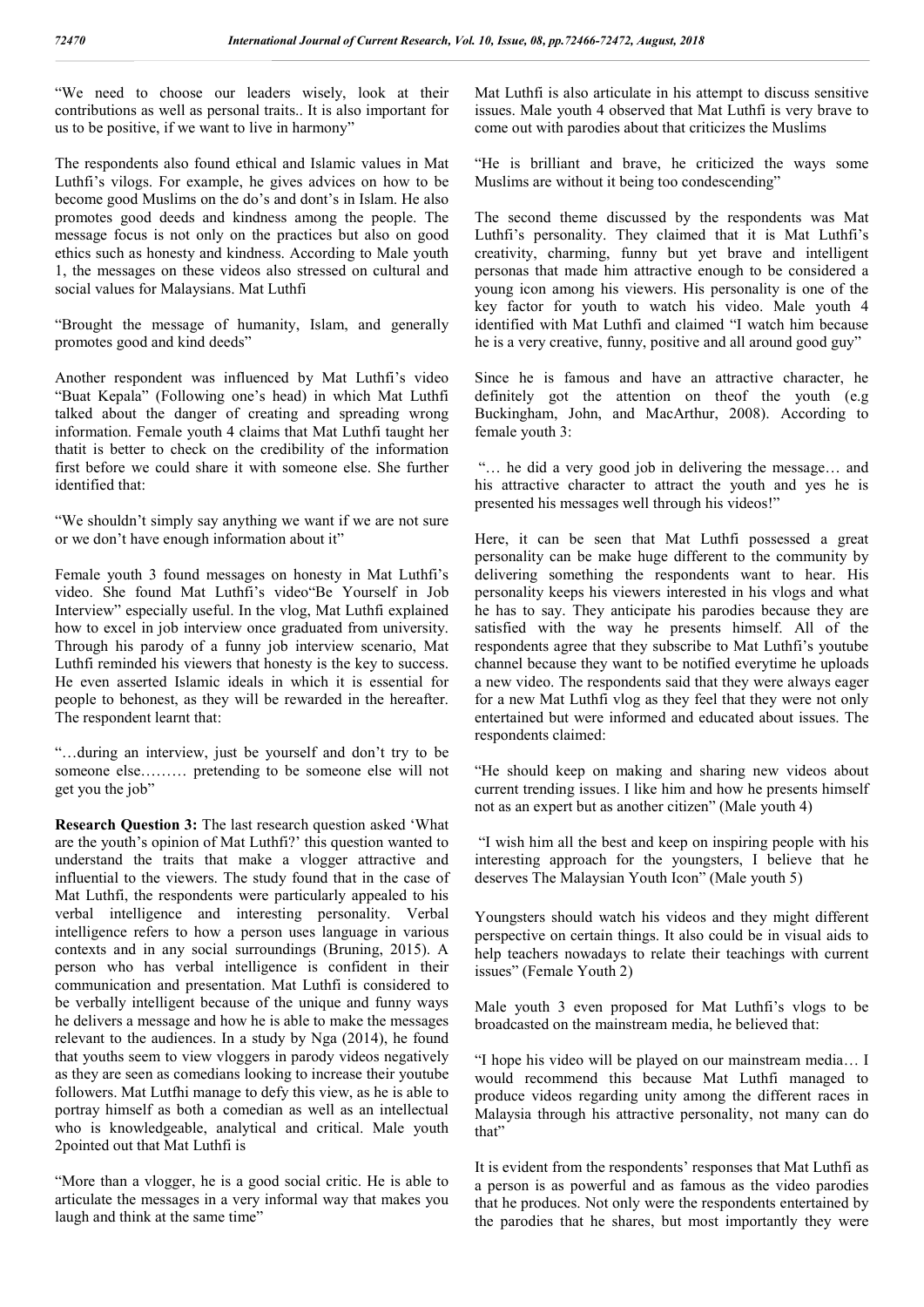also enticed by Mat Luthfi's personality as he portrays good values and intelligence in his videos.

### **Conclusion and recommendation**

It is clear from the result presented above that Ahmad Luthfi has managed to impact the lives of his YouTube channel subscribers. By using parodies and simple entertainment, he has managed to discuss and make important issues that may not appeal to his young followers. His jovial and funny personality motivated the youths to be positive, happy and optimistic in their search for answers to their problems. The variety of content that Mat Luthfi offers on his channel is another advantage to his ability to gather followers. The respondents in this study praised him for his ability to convert a myriad of issues that range from simple everyday happenings to sensitive racial and political issues. The way he was able to present so many values in his video content makes his vlogs acceptable to not just the youth specifically but all Malaysians in general. The respondents were very impressed with his vlogs that they even suggested for his vlogs to be played in mainstream national media and even be included in the education system. All in all, Mat Luthfi managed to show that User generated content can be more than just entertainment. Everyday users can become significant content maker. Through parodies and remix culture, everyday media users can bring forth important issues, create discourses and offer opinions that are relevant to people in general. Therefore, there are more to vloggers than just random internet user. They have certain appeal that can influence different group of audiences. This is why many bodies, societies, advertisers and marketers are paying vloggers to promote about their service, products and campaigns. These vloggers have become opinion leaders in their own niche content categories. In sum, this study has been able to put forth the impact vloggers have on their audiences. However, because of the explorative nature of the study and its subsequent small size, the data gathered is not as vast and in-depth. A bigger sample size and an in-depth interview would be able to expand the study and this is what the researchers hope to do in the short future.

## **REFERENCES**

- Ahn, J. 2011. Advances in Information Science the Effect of Social Network Sites on Adolescents' Social and Academic Development : Current Theories. Advances in Information Science, 62(8), 1435–1445. doi:10.1002/asi
- April, A. 2007. Social Impacts of a Video Blogging System for Clinical Instruction, 2159–2164.
- Baboo, S. B., Pandian, A., Prasad, N. ., and Rao, A. 2013. Young people and new media in malaysia : an analysis of social uses and practices. *Journal of Arts, Science and Commerce,* 5(April 2013), 50–56.
- Barrat, M. J. 2012. The efficacy of interviewing young drug users through online chat. doi: 10.1111/j.1465-3362.2011. 00399.x. Epub
- Baumgartner, J. C., and Morris, J. S. 2008. One "Nation," Under Stephen? The Effects of the Colbert Report on American Youth*. Journal of Broadcasting and Electronic Media,* 52(4), 622–643. doi:10.1080/08838150802437487
- Bournemouth University, 2013. Facilitating a Proposed amendment to parody copyright law by evidencing the economic,social and cultural potential, 1–4.Retrieved from https://impact.ref.ac.uk/CaseStudies/CaseStudy.aspx?Id=43 380
- Burgess, J., and Green, J. 2013. *YouTube: Online video and participatory culture*. John Wiley and Sons.
- Carcary, M. 2009. The Research Audit Trial Enhancing Trustworthiness in Qualitative Inquiry, 7(1), 11–24.
- Centre for Addiction and Mental Health (CAMH. 2012. CAMH releases video game parody to teach youth about healthy video gaming. Retrieved from http://www.camh.ca/ en/hospital/about\_camh/newsroom/news\_releases\_media\_a dvis ories\_and\_backgrounders/current\_year/Pages/CAMHreleases-video-game-parody- to-teach-youth-about-healthyvideo-gaming.aspx
- Davies T. 2012. The Impact of Social Media. Retrieved from http://www.practicalparticipation.co.uk/yes/what/what\_doe s it change
- Dowling, A. 2013. 'Vlogging': Digitizing the Personal to Educate the Public. Retrieved from http://annadowling. blogspot.com/
- Duffy, P. 2008. Engaging the YouTube Google-Eyed Generation : Strategies for Using Web 2 . 0 in Teaching and Learning. *Electornic Journal e-Learning,* 6(2), 119– 130.
- Erikson, K. 2015. Parody and Pastische. Retrieved from http://copyrightuser.org/topics/parody-and-pastiche
- Evrad, G. 2009. New ways of youth participation. 2, (March), 1–162.Weimann, G., Tustin, D. H., Vuuren, D. Van, and Joubert, R. 2007. Looking for opinion leaders : traditional vs . Modern measures in traditional societies, (August).
- Farrah Dina Yusop, and Melati Sumari, 2013. The Use of Social Media Technologies among Malaysian Youth. Procedia - Social and Behavioral Sciences, 103, 1204– 1209. doi:10.1016/j.sbspro.2013.10.448
- Gao, W., Tian, Y., Huang, T., and Yang, Q. 2010. Vlogging : A Survey of Video Blogging Technology on the Web. ACM Computing Surveys, 42(4), 1–57. doi:10.1145/ 1749603.1749606
- Griffith M., and Papacharissi Z. 2010. Looking For You : An Analysis of Video Blogs. First Monday: A peer Reviewed Journal on the Internet, 15(1. Retrieved from http://firstm onday.org/ojs/index.php/fm/article/view/2769/2430
- Guest, G., Bunce, A., and Johnson, L. 2006. How many interviews are enough? an experiment with data saturation and variability.
- Herman, J. 2006. Why Vlog ? Entertainment, education, emotion and belonging.
- Khairy Jamaluddin, 2014. Youth development statistics. Retrieved from http://www.rembau.net.my/youth\_ development\_statistics
- King, A. 2003. Vlogging: Video weblogs. Retrieved from http://www.webreference.com/new/030306. html#toc1
- Kumara, R. 2008. Social media"s influence in purchase decision. Retrieved from http://www.slideshare.net
- Latta, M. M., Thompson, C. M., and Cayari, C. 2011. The YouTube Effect.
- Mat Luthfi. 2015. Catatan Mat Luthfi. Selangor, Malaysia, MA: Puteh Press.
- McGillivray, N. 2015. What are the Effects of Social Media on Our Youth? Retrieved from http://downtoearthadvice. hubpages.com/hub/effects-of-social-media-on-our- youth
- Mohamed, S, and Azzman, T. S. A. 2017. Vlogging and the Malaysian Citizenship Experience.*International Journal of Arts Humanities and Social Sciences,* 3(1), 21-28
- Mohd Shuhaimi Ishak, and Sohirin Mohammad Solihin, 2012. Islam and Media. *Asian Social Science,* 8(7), 263–269. doi:10.5539/ass.v8n7p263